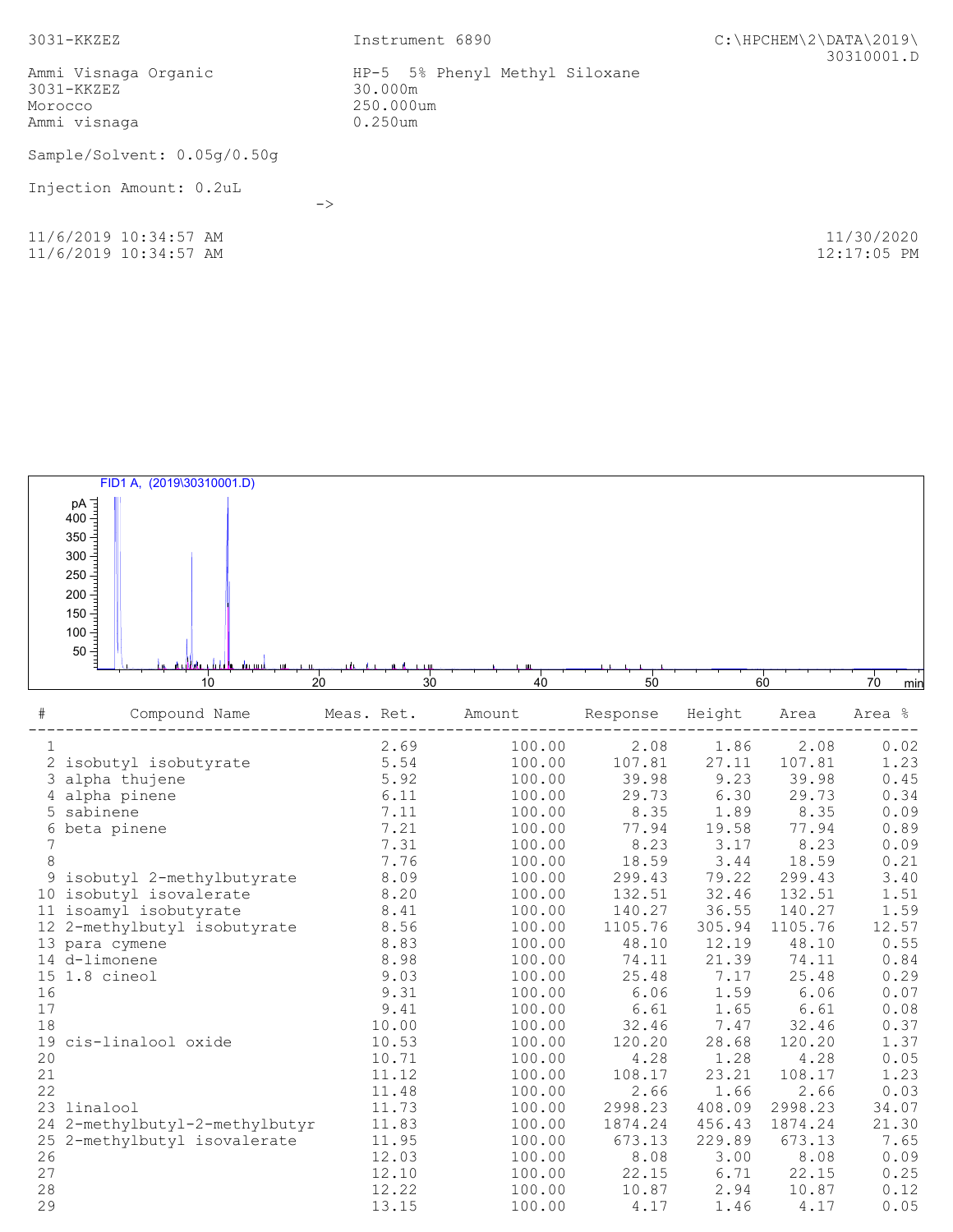Ammi Visnaga Organic HP-5 5% Phenyl Methyl Siloxane 3031-KKZEZ 30.000m Morocco 250.000um Ammi visnaga 0.250um

Sample/Solvent: 0.05g/0.50g

->

Injection Amount: 0.2uL

11/6/2019 10:34:57 AM 11/30/2020

11/6/2019 10:34:57 AM 12:17:05 PM

| $\#$ | Compound Name Meas. Ret. Amount Response Height Area |                                                                                                                                                                                                                                                                                   |                                                                                                                                                                            |                                  |                                 | Area % |
|------|------------------------------------------------------|-----------------------------------------------------------------------------------------------------------------------------------------------------------------------------------------------------------------------------------------------------------------------------------|----------------------------------------------------------------------------------------------------------------------------------------------------------------------------|----------------------------------|---------------------------------|--------|
|      |                                                      | 100.00 74.11 22.29 74.11                                                                                                                                                                                                                                                          |                                                                                                                                                                            |                                  |                                 | 0.84   |
|      |                                                      | $\begin{array}{cccccc} 13.30 & 100.00 & 1.81 & 1.26 & 1.81 \\ 13.45 & 100.00 & 1.81 & 1.26 & 1.81 \\ 13.51 & 100.00 & 21.26 & 6.26 & 21.26 \\ 13.75 & 100.00 & 7.26 & 2.13 & 7.26 \\ 14.18 & 100.00 & 2.80 & 1.38 & 2.80 \\ 14.23 & 100.00 & 11.12 & 2.49 & 11.12 \\ \end{array}$ |                                                                                                                                                                            |                                  |                                 | 0.02   |
|      |                                                      |                                                                                                                                                                                                                                                                                   |                                                                                                                                                                            |                                  |                                 | 0.24   |
|      |                                                      |                                                                                                                                                                                                                                                                                   |                                                                                                                                                                            |                                  |                                 | 0.08   |
|      |                                                      |                                                                                                                                                                                                                                                                                   |                                                                                                                                                                            |                                  |                                 | 0.03   |
|      |                                                      |                                                                                                                                                                                                                                                                                   |                                                                                                                                                                            |                                  |                                 | 0.13   |
|      |                                                      |                                                                                                                                                                                                                                                                                   |                                                                                                                                                                            |                                  |                                 | 0.09   |
|      |                                                      |                                                                                                                                                                                                                                                                                   |                                                                                                                                                                            |                                  |                                 | 0.14   |
|      |                                                      |                                                                                                                                                                                                                                                                                   | $100.00$ $11.12$ $2.13$ $1.91$ $7.72$<br>$100.00$ $12.52$ $3.41$ $12.52$<br>$100.00$ $15.62$ $4.25$ $15.62$                                                                |                                  |                                 | 0.18   |
|      |                                                      |                                                                                                                                                                                                                                                                                   |                                                                                                                                                                            |                                  |                                 | 1.61   |
|      |                                                      |                                                                                                                                                                                                                                                                                   |                                                                                                                                                                            |                                  |                                 | 0.08   |
|      |                                                      | $100.00$ $141.47$ $37.08$ $141.47$ $100.00$ $7.06$ $1.55$ $7.06$ $100.00$ $6.26$ $1.95$ $6.26$ $100.00$ $5.31$ $2.08$ $5.31$ $100.00$ $10.30$ $2.06$ $10.30$                                                                                                                      |                                                                                                                                                                            |                                  |                                 | 0.07   |
|      |                                                      |                                                                                                                                                                                                                                                                                   |                                                                                                                                                                            |                                  |                                 | 0.06   |
|      |                                                      |                                                                                                                                                                                                                                                                                   |                                                                                                                                                                            | $2.08$<br>$2.06$                 |                                 | 0.12   |
|      |                                                      |                                                                                                                                                                                                                                                                                   |                                                                                                                                                                            |                                  |                                 | 0.23   |
|      |                                                      |                                                                                                                                                                                                                                                                                   |                                                                                                                                                                            |                                  |                                 | 0.04   |
|      |                                                      | 100.00 19.86 4.31 19.86<br>100.00 3.24 1.27 3.24<br>100.00 6.30 2.04 6.30                                                                                                                                                                                                         |                                                                                                                                                                            |                                  |                                 | 0.07   |
|      |                                                      |                                                                                                                                                                                                                                                                                   |                                                                                                                                                                            |                                  |                                 | 0.09   |
|      |                                                      |                                                                                                                                                                                                                                                                                   | $\begin{array}{cccc} 100.00 & 7.49 & 2.05 \ 100.00 & 28.29 & 8.47 \ 100.00 & 36.93 & 10.19 \ 100.00 & 17.10 & 3.70 \ 100.00 & 54.28 & 16.02 \end{array}$                   |                                  | $7.49$<br>$28.29$               | 0.32   |
|      |                                                      |                                                                                                                                                                                                                                                                                   |                                                                                                                                                                            |                                  | 36.93                           | 0.42   |
|      |                                                      |                                                                                                                                                                                                                                                                                   |                                                                                                                                                                            |                                  | $17.10$<br>$54.28$              | 0.19   |
|      |                                                      |                                                                                                                                                                                                                                                                                   |                                                                                                                                                                            |                                  |                                 | 0.62   |
|      |                                                      |                                                                                                                                                                                                                                                                                   | 100.00 5.01 1.47 5.01<br>100.00 30.32 9.13 30.32<br>100.00 12.88 3.65 12.88                                                                                                |                                  |                                 | 0.06   |
|      |                                                      |                                                                                                                                                                                                                                                                                   |                                                                                                                                                                            |                                  |                                 | 0.34   |
|      |                                                      |                                                                                                                                                                                                                                                                                   |                                                                                                                                                                            |                                  |                                 | 0.15   |
|      |                                                      |                                                                                                                                                                                                                                                                                   |                                                                                                                                                                            |                                  | 4.44                            | 0.05   |
|      |                                                      |                                                                                                                                                                                                                                                                                   | 100.00   4.44   1.25<br>100.00   59.40   16.40                                                                                                                             |                                  | $4.44$<br>59.40                 | 0.67   |
|      |                                                      |                                                                                                                                                                                                                                                                                   | $100.00$ $42.93$ $11.18$<br>$100.00$ $5.83$ $1.80$<br>$100.00$ $10.01$ $2.34$                                                                                              |                                  | 42.93                           | 0.49   |
|      |                                                      |                                                                                                                                                                                                                                                                                   |                                                                                                                                                                            |                                  | 5.83                            | 0.07   |
|      |                                                      |                                                                                                                                                                                                                                                                                   |                                                                                                                                                                            |                                  | 10.01                           | 0.11   |
|      |                                                      |                                                                                                                                                                                                                                                                                   |                                                                                                                                                                            |                                  | 11.20                           | 0.13   |
|      |                                                      | 100.00<br>100.00                                                                                                                                                                                                                                                                  |                                                                                                                                                                            | $11.20$ $3.06$<br>$10.27$ $2.26$ | $11.20$<br>$10.27$              | 0.12   |
|      |                                                      |                                                                                                                                                                                                                                                                                   |                                                                                                                                                                            |                                  | 1.38 6.66                       | 0.08   |
|      |                                                      |                                                                                                                                                                                                                                                                                   |                                                                                                                                                                            |                                  |                                 | 0.28   |
|      |                                                      |                                                                                                                                                                                                                                                                                   |                                                                                                                                                                            |                                  | $6.97$ $24.21$<br>$1.58$ $6.05$ | 0.07   |
|      |                                                      |                                                                                                                                                                                                                                                                                   |                                                                                                                                                                            | 2.71                             |                                 | 0.11   |
|      |                                                      |                                                                                                                                                                                                                                                                                   |                                                                                                                                                                            | 1.55                             | $9.94$<br>$5.47$                | 0.06   |
|      |                                                      |                                                                                                                                                                                                                                                                                   |                                                                                                                                                                            |                                  | $0.32$ $0.76$                   | 0.01   |
|      |                                                      |                                                                                                                                                                                                                                                                                   |                                                                                                                                                                            | 1.98                             | 6.94                            | 0.08   |
|      |                                                      |                                                                                                                                                                                                                                                                                   | $100.00$ $10.27$<br>$100.00$ $6.66$<br>$100.00$ $24.21$<br>$100.00$ $6.05$<br>$100.00$ $9.94$<br>$100.00$ $5.47$<br>$100.00$ $6.94$<br>$100.00$ $4.18$<br>$100.00$ $12.78$ |                                  | $1.98$ $6.94$<br>$1.10$ $4.18$  | 0.05   |
|      |                                                      |                                                                                                                                                                                                                                                                                   |                                                                                                                                                                            | 3.12                             |                                 | 0.15   |
|      |                                                      | $100.00$ $12.78$<br>$100.00$ $7.34$<br>$100.00$ $21.13$                                                                                                                                                                                                                           |                                                                                                                                                                            | 2.02                             | $12.78$<br>7.34                 | 0.08   |
|      |                                                      |                                                                                                                                                                                                                                                                                   |                                                                                                                                                                            | 4.21                             | 21.13                           | 0.24   |
|      |                                                      | 100.00                                                                                                                                                                                                                                                                            | 14.80                                                                                                                                                                      | 4.08                             | 14.80                           | 0.17   |

------------------------------------------------------------------------------------------------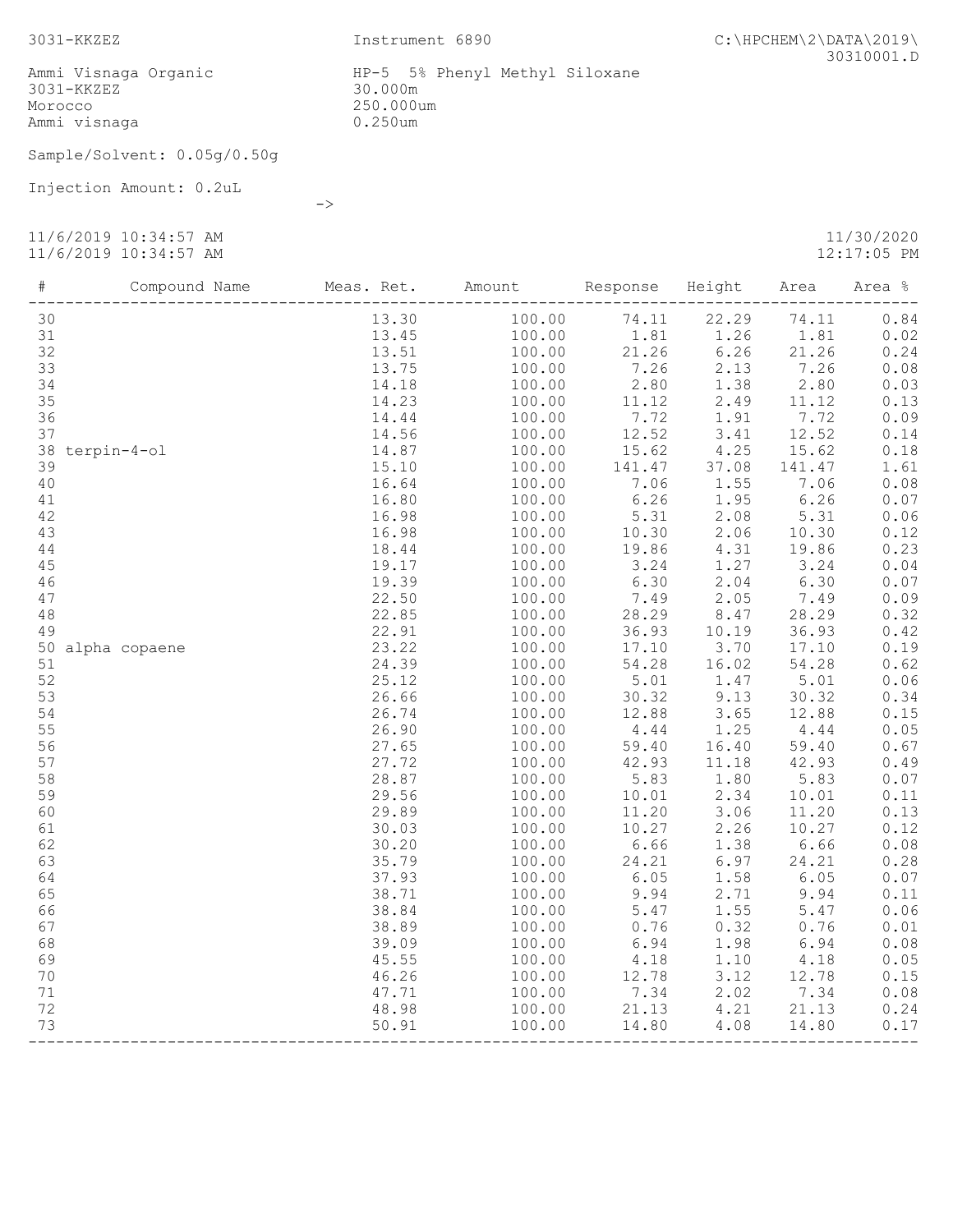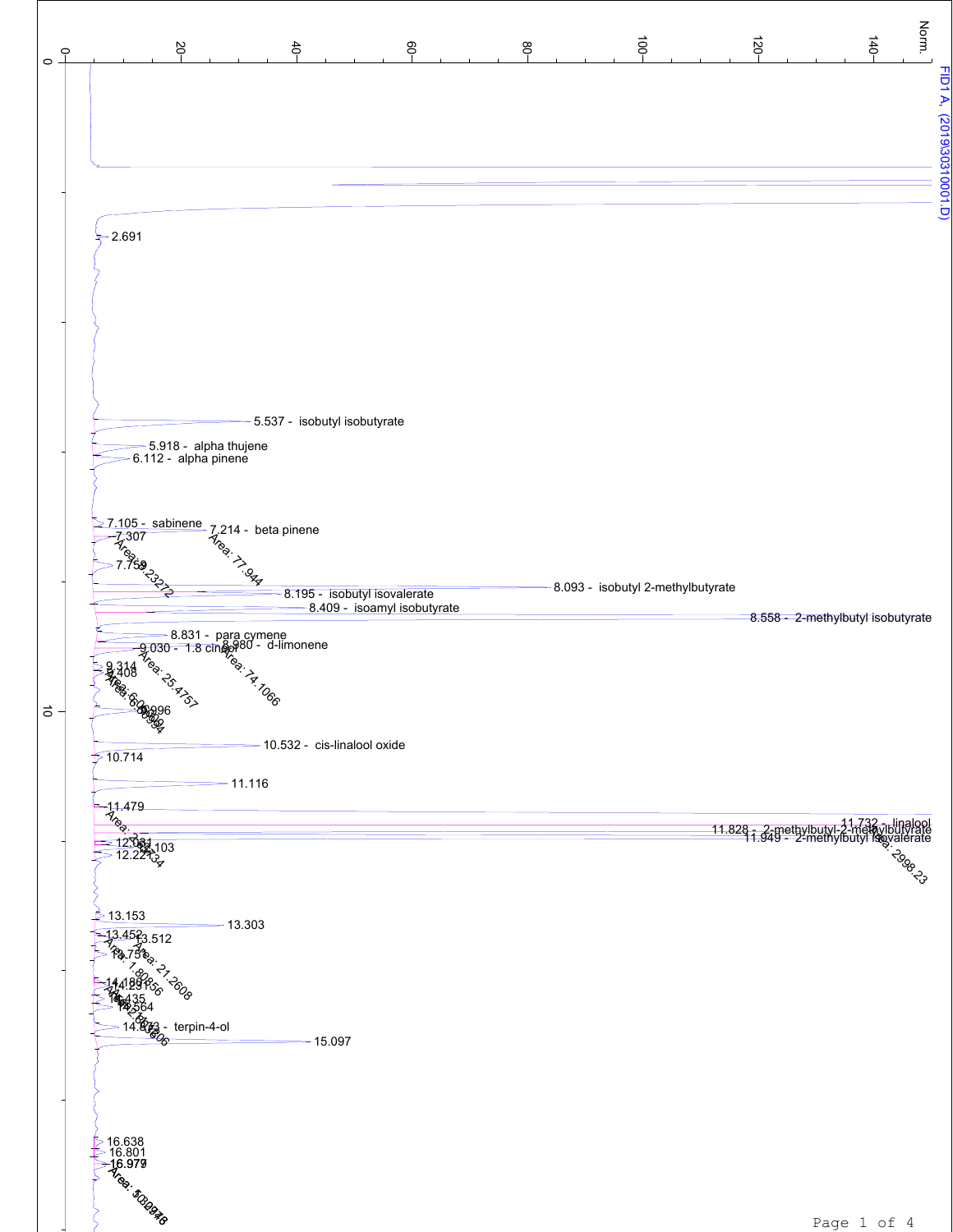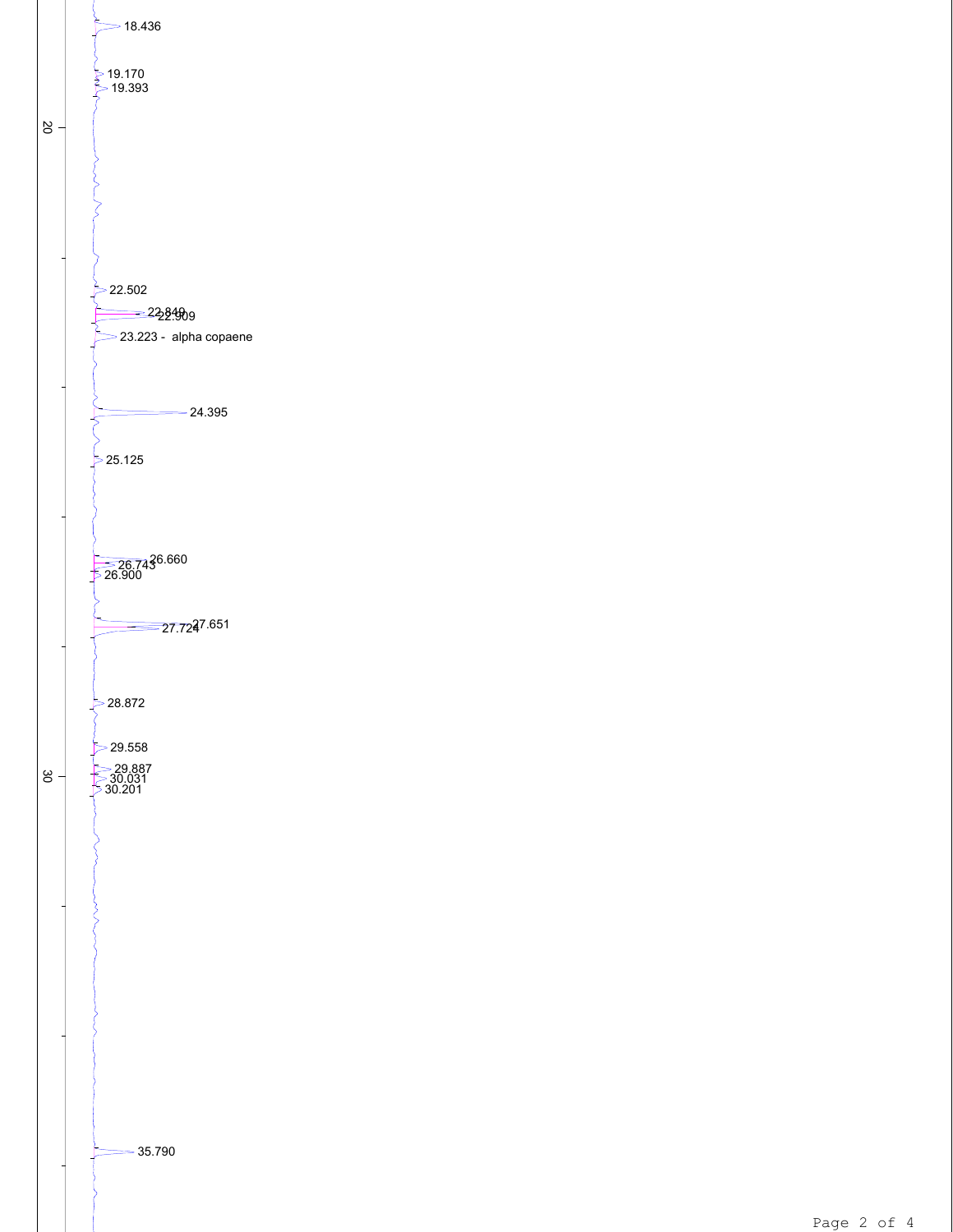